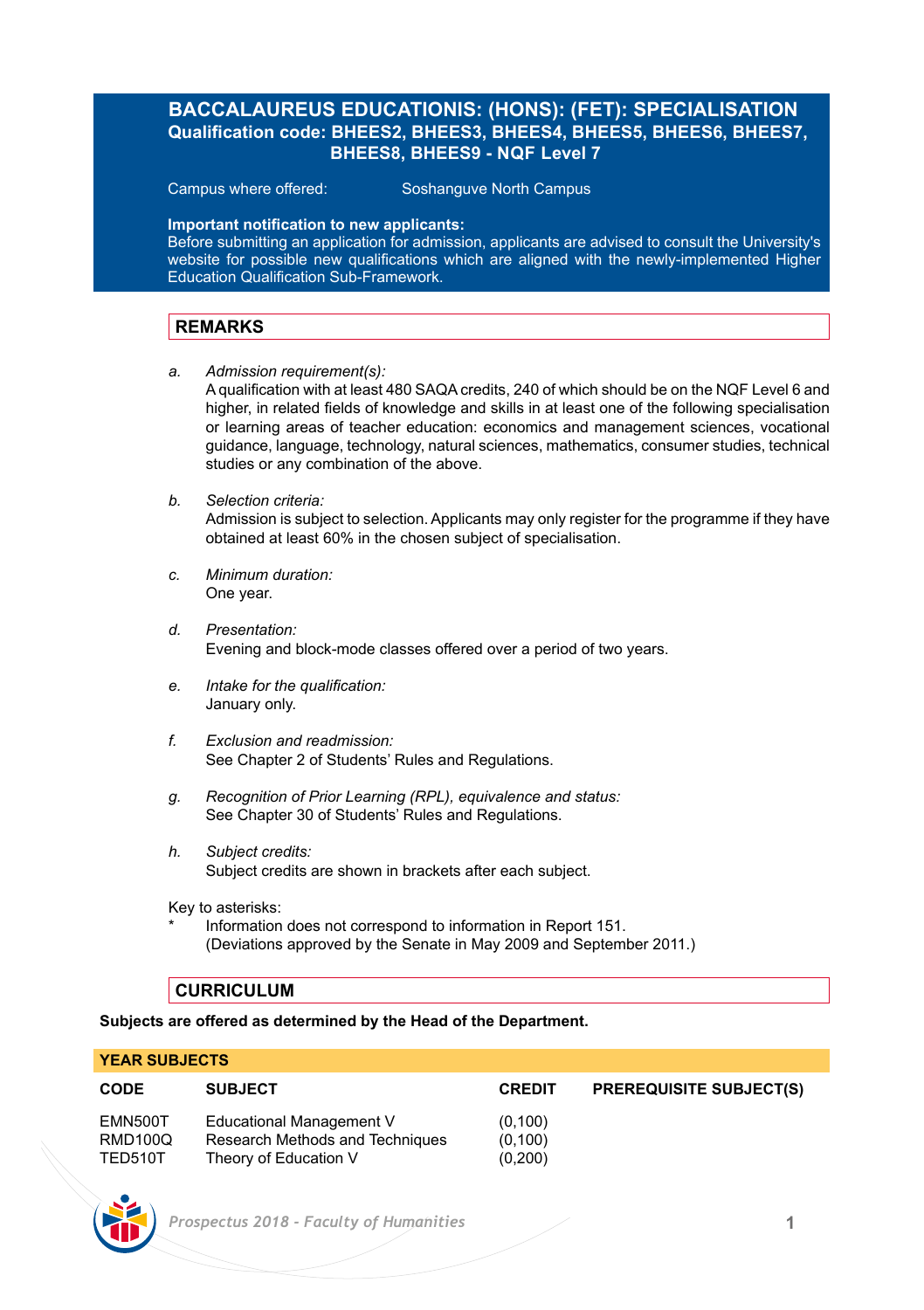### **ONE OF THE FOLLOWING OPTIONS:**

#### **OPTION 1: CONSUMER STUDIES (BHEES6) (Managed by the Department of Mathematics, Science and Business Education)**

| SDR500T            | Subject Didactics: Consumer Studies V                      | $(0.200)^*$                |                                                              |
|--------------------|------------------------------------------------------------|----------------------------|--------------------------------------------------------------|
|                    | plus one* of the following subjects:                       |                            |                                                              |
| CSS400T<br>HTK400T | <b>Consumer Studies IV</b><br>Hotelkeeping and Catering IV | $(0.400)^*$<br>$(0,400)^*$ | <b>Consumer Studies III</b><br>Hotelkeeping and Catering III |

#### **OPTION 2: ECONOMICS AND MANAGEMENT SCIENCES (BHEES2) (Managed by the Department of Mathematics, Science and Business Education)**

#### **One\* of the following subjects:**

| ACC400T        | Accounting IV                        | $(0,400)^*$ | Accounting III                                        |
|----------------|--------------------------------------|-------------|-------------------------------------------------------|
| <b>BMN410B</b> | <b>Business Management IV</b>        | $(0,400)^*$ | <b>Business Management III</b>                        |
| CAY400T        | Computer Applications Technology IV* | $(0,400)^*$ | <b>Computer Applications</b><br><b>Technology III</b> |
| CMS400T        | Computer Science IV                  | $(0,400)^*$ | Computer Science III                                  |
| ECN400B        | Economics IV                         | $(0.400)^*$ | Economics III                                         |
| MAT420E        | Mathematics IV                       | $(0,400)^*$ | Mathematics III                                       |

#### **plus one of the following subjects related to one of the optional subjects chosen bove:**

| SBM500T        | <b>Subject Didactics: Business</b><br>Management V | $(0,200)^*$ |
|----------------|----------------------------------------------------|-------------|
| SCU500T        | Subject Didactics: Computer Science V              | $(0,200)^*$ |
| SDA500T        | Subject Didactics: Accounting V                    | $(0,200)^*$ |
| SEC500T        | <b>Subject Didactics: Economics V</b>              | $(0,200)^*$ |
| SMA500T        | Subject Didactics: Mathematics V                   | $(0,200)^*$ |
| <b>SSS500T</b> | Subject Didactics: Skills Subjects V               | $(0,200)^*$ |

### **OPTION 3: GENERAL (BHEES3)**

#### **(Managed by the Department of Mathematics, Science and Business Education)**

Any one\* subject (0,400\* credit) and one related Subject Didactics subject (0,200\* credit) from the other options mentioned.

#### **OPTION 4: LANGUAGE (BHEES4) (Managed by the School of Education)**

### **One\* of the following subjects:**

| AFE400T | Afrikaans (Education) IV      | $(0.400)^*$ | Afrikaans (Education) III      |
|---------|-------------------------------|-------------|--------------------------------|
| ENE400T | English (Education) IV        | $(0.400)^*$ | English (Education) III        |
| SNE400T | Northern Sotho (Education) IV | $(0.400)^*$ | Northern Sotho (Education) III |
| TWE400T | Tswana (Education) IV         | $(0.400)^*$ | Tswana (Education) III         |

#### **plus one of the following subjects related to one of the optional subjects chosen above:**

| SLW500T | Subject Didactics: Tswana V         | $(0,200)^*$ |
|---------|-------------------------------------|-------------|
| SLX500T | Subject Didactics: English V        | $(0,200)^*$ |
| SLY500T | Subject Didactics: Afrikaans V      | $(0,200)^*$ |
| SLZ500T | Subject Didactics: Northern Sotho V | $(0,200)^*$ |

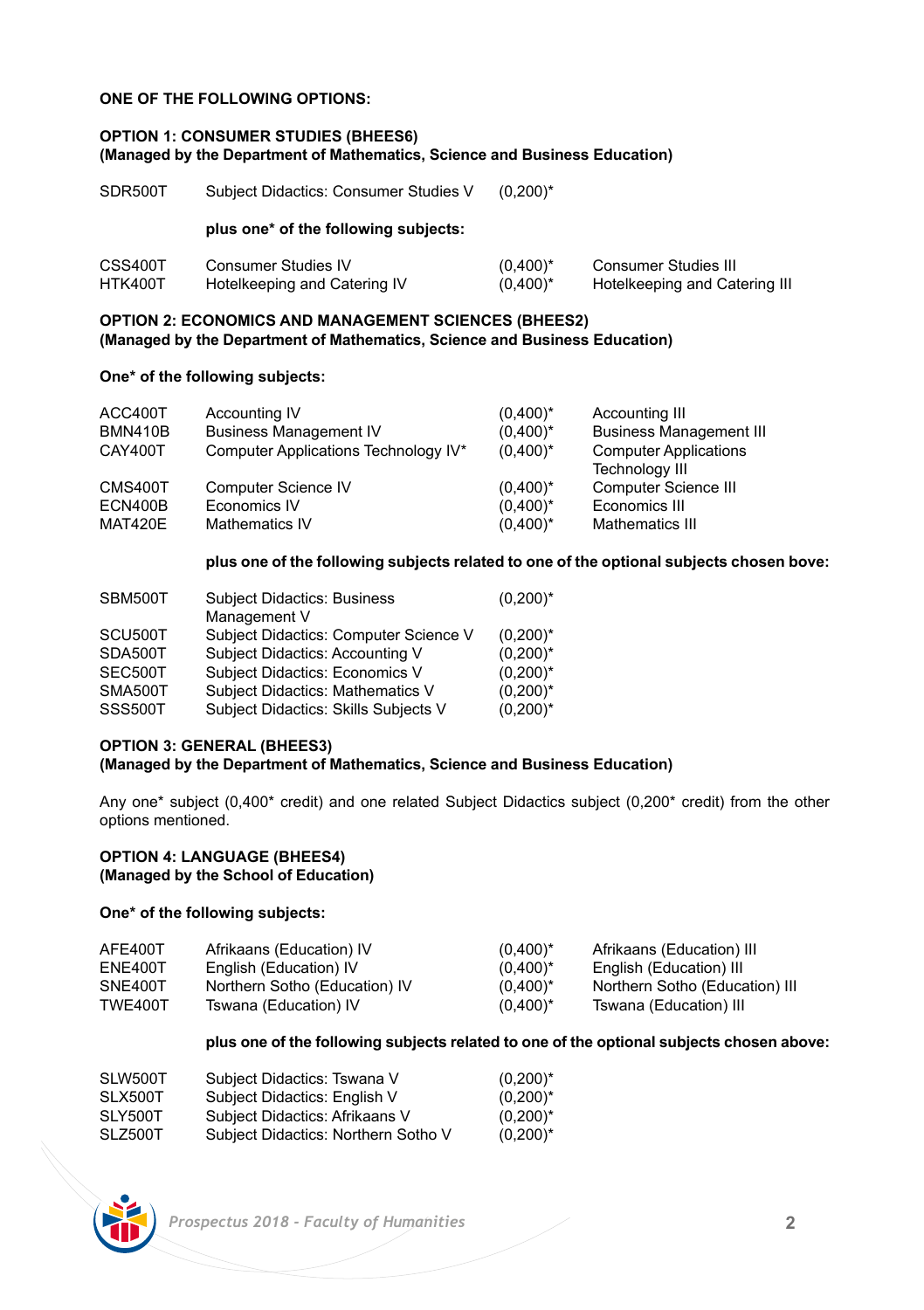### **OPTION 5: NATURAL SCIENCES (BHEES7) (Managed by the Department of Mathematics, Science and Business Education)**

### **One\* of the following subjects:**

| BIE400T | Biology (Education) IV     | $(0.400)^*$ | Biology (Education) III     |
|---------|----------------------------|-------------|-----------------------------|
| CMS400T | Computer Science IV        | $(0.400)^*$ | Computer Science III        |
| FWS400T | <b>Physical Science IV</b> | $(0.400)^*$ | <b>Physical Science III</b> |
| MAT420E | <b>Mathematics IV</b>      | $(0.400)^*$ | Mathematics III             |

#### **plus one of the following subjects related to one of the optional subjects chosen above:**

| SCU500T | Subject Didactics: Computer Science V | $(0,200)^*$ |
|---------|---------------------------------------|-------------|
| SDB500T | Subject Didactics: Biology V          | $(0,200)^*$ |
| SDG500T | Subject Didactics: General Science V  | $(0,200)^*$ |
| SMA500T | Subject Didactics: Mathematics V      | $(0,200)^*$ |
| SPS500T | Subject Didactics: Physical Science V | $(0,200)^*$ |

### **OPTION 6: TECHNICAL (BHEES8)**

### **(Managed by the Department of Technology and Vocational Education)**

#### O**ne\* of the following subjects:**

| CVY400T | Civil Technology IV*                | $(0.400)^*$ | Civil Technology III             |
|---------|-------------------------------------|-------------|----------------------------------|
| EGD400T | Engineering Graphics and Design IV* | $(0.400)^*$ | Engineering Graphics and         |
|         |                                     |             | Design III                       |
| ELY400T | Electrical Technology IV*           | $(0.400)^*$ | <b>Electrical Technology III</b> |
| MAT420E | Mathematics IV                      | $(0.400)^*$ | Mathematics III                  |
| MHY400T | Mechanical Technology IV*           | $(0,400)^*$ | Mechanical Technology III        |

#### **plus one of the following subjects related to one of the optional subjects chosen above:**

| SCU500T | Subject Didactics: Computer Science V          | $(0.200)^*$ |
|---------|------------------------------------------------|-------------|
| SEG500T | <b>Subject Didactics: Engineering Graphics</b> | $(0.200)^*$ |
|         | and Design V*                                  |             |
| SMA500T | Subject Didactics: Mathematics V               | $(0,200)^*$ |
| SUT500T | Subject Didactics: Technical V                 | $(0,200)^*$ |

## **OPTION 7: TECHNOLOGY (BHEES9)**

## **(Managed by the Department of Technology and Vocational Education)**

### **One\* of the following subjects:**

| CMS400T | Computer Science IV     | $(0.400)^*$ | Computer Science III          |
|---------|-------------------------|-------------|-------------------------------|
| MAT420E | Mathematics IV          | $(0.400)^*$ | Mathematics III               |
| TCD400T | Technological Design IV | $(0.400)^*$ | Technological Design III      |
| THE400T | Technology IV           | $(0.400)^*$ | Technology (Senior Phase) III |

### **plus one of the following subjects related to one of the optional subjects chosen above:**

| SCU500T | Subject Didactics: Computer Science V | $(0,200)^*$ |
|---------|---------------------------------------|-------------|
| SMA500T | Subject Didactics: Mathematics V      | $(0,200)^*$ |
| SUE500T | Subject Didactics: Technology V       | $(0,200)^*$ |

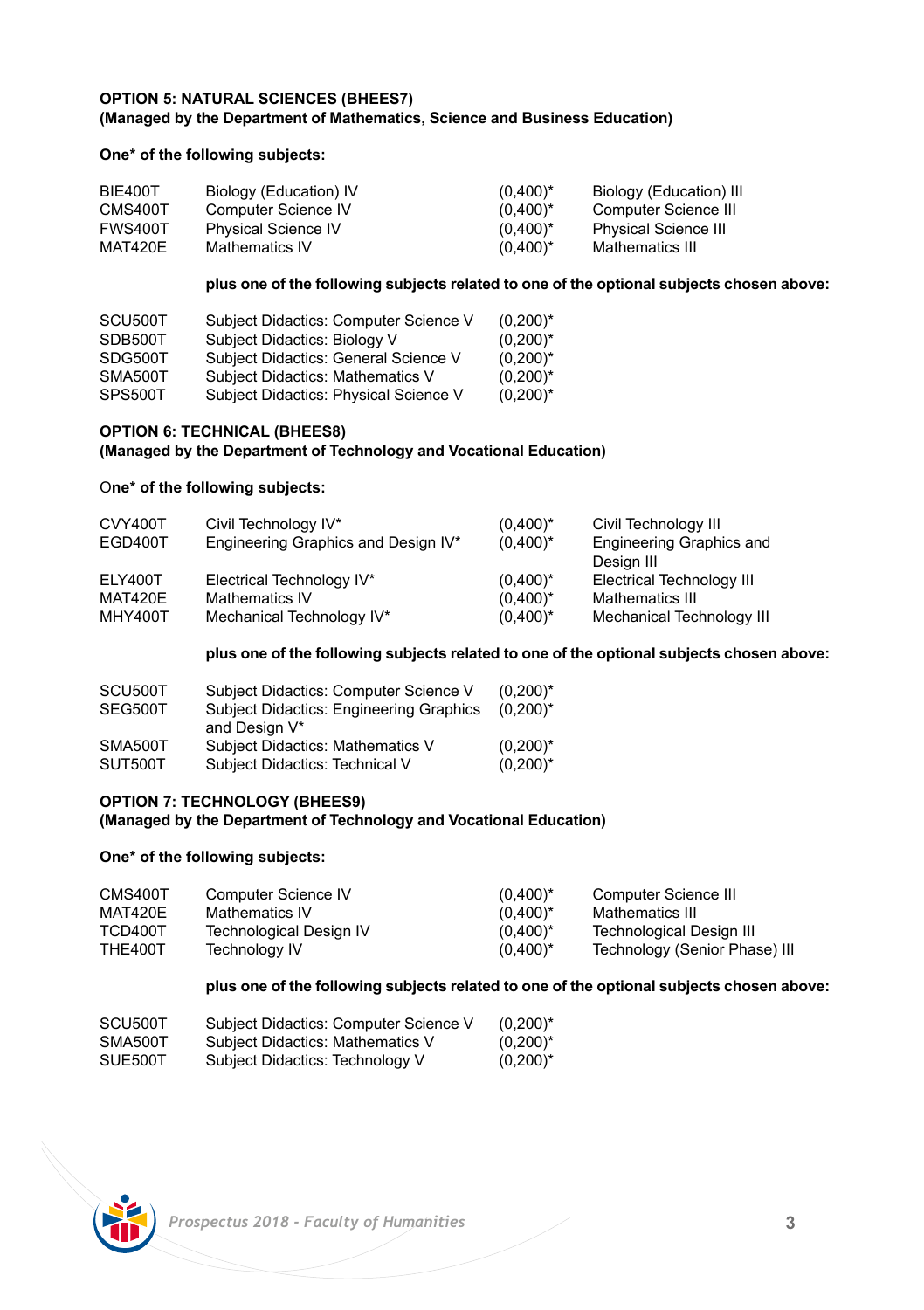## **OPTION 8: VOCATIONAL GUIDANCE (BHEES5) (Managed by the Department of Educational Foundation)**

| SGC400T<br>School Guidance and Counselling IV<br>$(0.400)^*$ | School Guidance and<br>Counselling III |
|--------------------------------------------------------------|----------------------------------------|
|                                                              |                                        |

## **SUBJECT INFORMATION (OVERVIEW OF SYLLABUS)**

The syllabus content is subject to change to accommodate industry changes. Please note that more detailed syllabus is available at the Department or in the study guide that is applicable to a particular subject. On 27 September 2017, the syllabus content was defined as follows:

### **A**

### **ACCOUNTING IV (ACC400T) 1 X 3-HOUR PAPER**

#### *(Subject custodian: Department of Mathematics, Science and Business Education)*

Advanced company financial statements, comparative figures, abnormal and extraordinary items with tax implications, deferred taxation, instalment sales, valuations, liquidations and amalgamations, reconstructions, leases, and grouping statements. (Total tuition time: ± 75 hours)

### **AFRIKAANS (EDUCATION) IV (AFE400T) 2 X 3-HOUR PAPER**

#### *(Subject custodian: Department of Applied Languages)*

Language Studies: literary theory. Introduction to comparative literature study. Syntax. Description and interpretation of complex sentences in Afrikaans. Language ecology. The abuse of Afrikaans to mislead and combating that phenomenon. Psycholinguistics: second-language acquisition with the emphasis on Afrikaans as second language. Morphology: the structure of Afrikaans words. Literature Studies: Afrikaans poetry: works by van Wyk Louw, Opperman, Cussons and Stockenström. Afrikaans prose. Modern prose. Afrikaans drama: a symbiotic interpretation of modern Afrikaans plays, the handling of social codes and querying the patriarchal world. (Total tuition time: ± 75 hours)

### **B**

#### **BIOLOGY (EDUCATION) IV (BIE400T) 1 X 3-HOUR PAPER**

#### *(Subject custodian: Department of Mathematics, Science and Business Education)*

The physiology of animals and plants relating to internal transport, water relations, excretion, chemical and nervous control, nutrition and energy transformation (photosynthesis and cell respiration). (Total tuition time:  $± 100$  hours)

### **BUSINESS MANAGEMENT IV (BMN410B) 1 X 3-HOUR PAPER**

## *(Subject custodian: Department of Mathematics, Science and Business Education)*

Strategic management. Advanced theoretical aspects and practical applications of all the functions of the enterprise through case studies and problem-solving techniques. (Total tuition time: ± 75 hours)

## **C**

### **CIVIL TECHNOLOGY IV (CVY400T) 1 X 3-HOUR PAPER**

#### *(Subject custodian: Department of Technology and Vocational Education)*

The emphasis is on basic technical knowledge and skills in the civil field of specialisation. Theory and practical skills are integrated through experiments and processes conducted in workshops and laboratories. Students identify problems, and, through the technological design process, solve those problems by undertaking projects in laboratories and workshops. (Total tuition time: ± 100 hours)



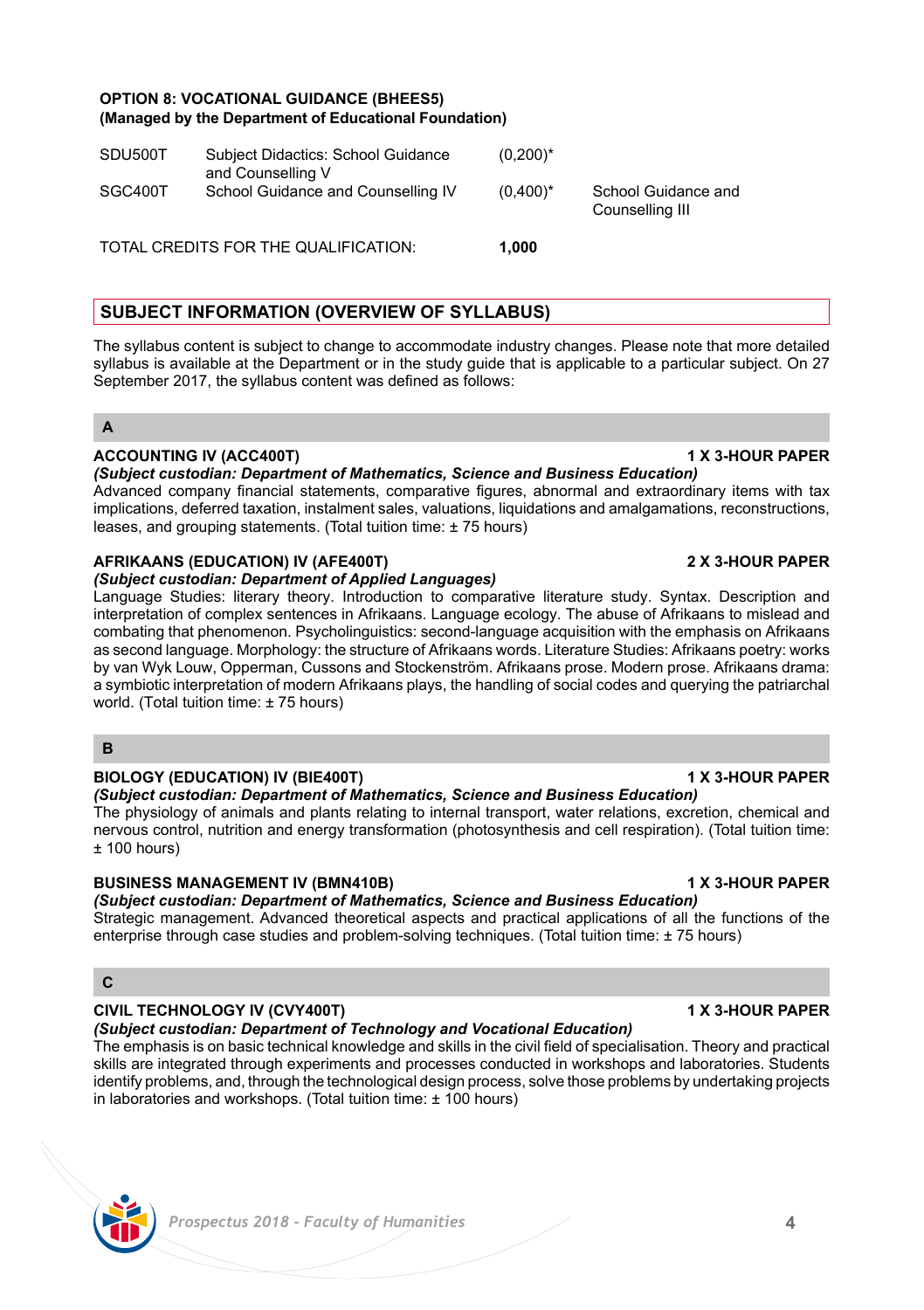#### **COMPUTER APPLICATIONS TECHNOLOGY IV (CAY400T) 1 X 3-HOUR PAPER** *(Subject custodian: Department of Technology and Vocational Education)*

Advanced Desktop Publishing (DTP), kerning, word and letter spacing, leading, assignment for newsletters, flyers and page layout, mail merge, macros, style sheets, advanced features (equations, columns, etc.), advanced sort features, organisation of documents, administration of files. Theory, protecting computer equipment and files, controlling access to computer information systems, protecting microcomputers, introduction to system analysis and programme development. Other applications: Excel, PowerPoint and a database program. Internet and web design (documents etc.). (Total tuition time: ± 100 hours)

## **CONSUMER STUDIES IV (CSS400T) 1 X 3-HOUR PAPER**

*(Subject custodian: Department of Mathematics, Science and Business Education)* 

Advanced interior design and flower arranging. Basic knowledge of some South African artists, colour, paint and decoration of walls, rugs, including oriental rugs. Antique furniture for interior design. The selection and acquisition of special items and decorating with special items. Restaurant services food and beverage service. (Total tuition time: ± 75 hours)

## **COMPUTER SCIENCE IV (CMS400T) 1 X 3-HOUR PAPER**

## *(Subject custodian: Department of Technology and Vocational Education)*

The computer as a teaching aid. Principles of educational instruction (Computer-Aided Instruction (CAI)) Design of CAI courseware. Data communications. Overview of contents of current school syllabi. Data processing in use. (Total tuition time: ± 100 hours)

#### **E**

### **ECONOMICS IV (ECN400B) 1 X 3-HOUR PAPER**

#### *(Subject custodian: Department of Mathematics, Science and Business Education)*

Labour economics, interaction of monetary and fiscal policies, economic consequences of government debt, advanced treatment of monetary and fiscal policy. Poverty, equality and efficiency, trends in poverty, cost of equality, anti-poverty policies, welfare state and negative income tax. Alternative economic systems, evolution of economic thought: mainstream economics/modern critiques, crisis in capitalism. Current international economic problems, e.g. exchange rate system under siege. (Total tuition time: ± 75 hours)

### **EDUCATIONAL MANAGEMENT V (EMN500T) 1 X 3-HOUR PAPER**

## *(Subject custodian: Department of Educational Foundation)*

Advanced views on the tasks, disciplines and management areas of educational management. (Total tuition  $time: +50 hours$ 

## **ELECTRICAL TECHNOLOGY IV (ELY400T) 1 X 3-HOUR PAPER**

## *(Subject custodian: Department of Technology and Vocational Education)*

The emphasis is on basic technical knowledge and skills in the electrical field of specialisation. Theory and practical skills are integrated through experiments and processes conducted in workshops and laboratories. Students identify problems, and, through the technological design process, solve those problems by undertaking projects in laboratories and workshops. (Total tuition time: ± 100 hours)

## **ENGINEERING GRAPHICS AND DESIGN IV (EGD400T) 1 X 3-HOUR PAPER**

## *(Subject custodian: Department of Technology and Vocational Education)*

Graphic representation, using various techniques, such as orthographic and isometric representation of ideas, as a basic condition for designing and making technology products and processes in the workshop or laboratory. Practical work. (Total tuition time: ± 100 hours)

## **ENGLISH (EDUCATION) IV (ENE400T) 2 X 3-HOUR PAPER**

# *(Subject custodian: Department of Applied Languages)*

Literature: Novels and short stories. Drama. Folklore and folktales. Oral traditional poetry. Modern poetry. Literature history. Linguistics: a comparison of English with the phonology and morphology of the Nguni languages. The ability to read. Phonology and phonetics. Morphology. (Total tuition time: ± 75 hours)

 *Prospectus 2018 - Faculty of Humanities* **5**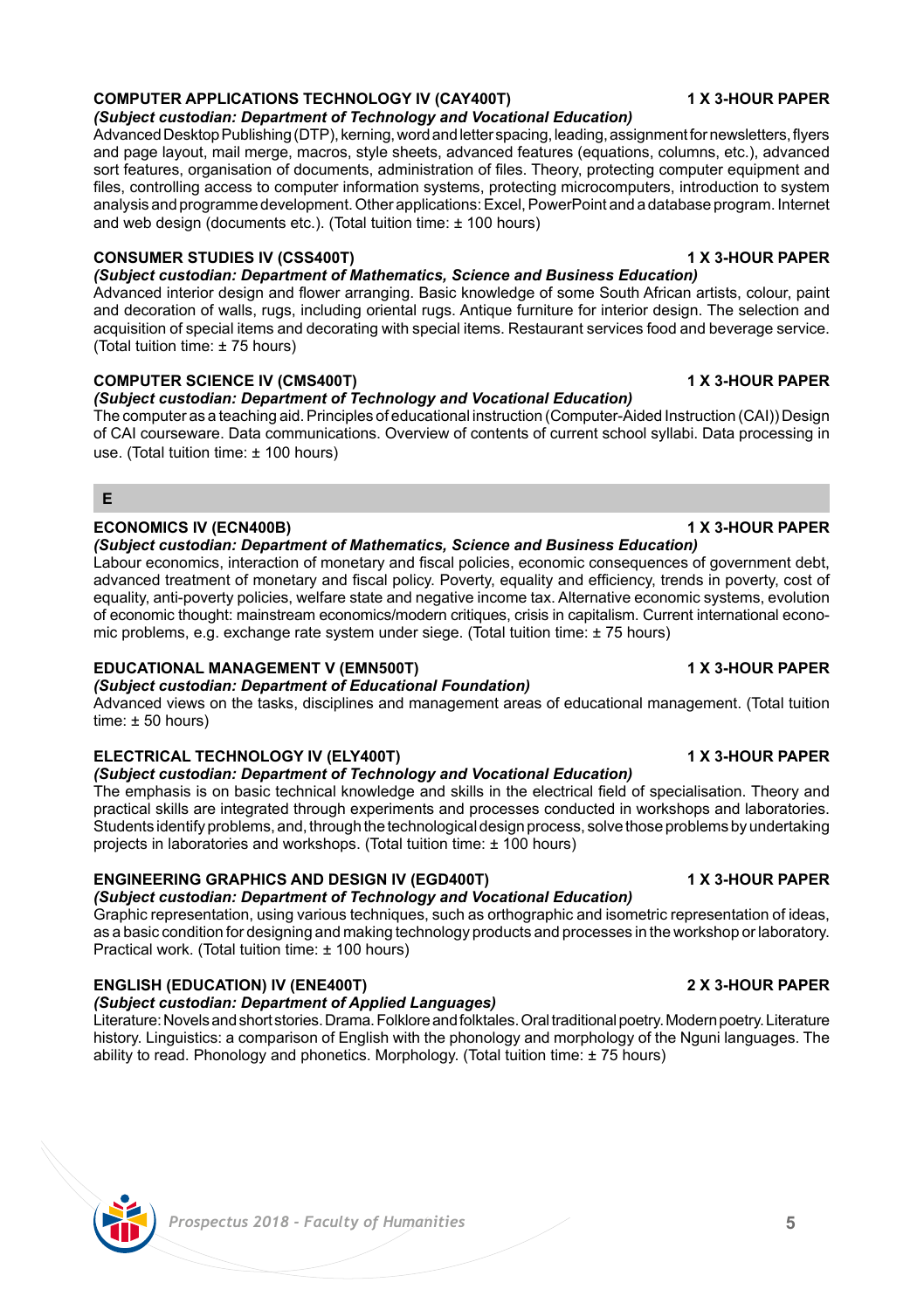#### **H**

### **HOTELKEEPING AND CATERING IV (HTK400T) 1 X 3-HOUR PAPER**

*(Subject custodian: Department of Mathematics, Science and Business Education)*  Quantity catering: Quantity catering, including menus, restaurant interior, table lying, styles of service, types of functions, work schedules, waiter service, service of alcoholic beverages and tobacco. Administration: Largescale food preparation administration, including purchasing, receiving, storing, issuing, production planning, waste control, recipes. Food service budget. Cost control. (Total tuition time: ± 100 hours)

#### **M**

## **MECHANICAL TECHNOLOGY IV (MHY400T) 1 X 3-HOUR PAPER**

#### *(Subject custodian: Department of Technology and Vocational Education)*

Basic technical knowledge and skills in the mechanical field of specialisation is emphasised. Theory is integrated with practical skills through experiments and processes conducted in workshops and laboratories. Students identify problems, and through the technological design process, solve those problems by undertaking projects in laboratories and workshops. (Total tuition time: ± 100 hours)

#### **MATHEMATICS IV (MAT420E) 1 X 3-HOUR PAPER**

*(Subject custodian: Department of Mathematics, Science and Business Education)*  Plane curve, parametric equations and polar coordinates. Lines and planes in 3-D space, vector spaces, linear transformations, multiple integration, Laplace transforms and Fourier series. (Total tuition time: ± 75 hours)

### **N**

## **NORTHERN SOTHO (EDUCATION) IV (SNE400T) 2 X 3-HOUR PAPER**

### *(Subject custodian: Department of Applied Languages)*

Literature: Novel and short stories. Drama. Folklore and folktales. Oral traditional poetry. Modern poetry. Literature history. Linguistics: the Nguni languages: comparison of phonology and morphology, ability to read. Phonology and phonetics. Morphology. (Total tuition time: ± 75 hours)

#### **P**

### **PHYSICAL SCIENCE IV (FWS400T) 1 X 3-HOUR PAPER**

*(Subject custodian: Department of Mathematics, Science and Business Education)* 

Vibrations and waves: sound waves, electromagnetic waves, optical instruments, spectra. Chemical energetics: entropy, the Gibbs function, introductory electrochemistry, advanced electrochemistry. Chemical reactions: classification of reactions, the equilibrium constant, acids and bases, reaction kinetics. (Total tuition time:  $±$  100 hours)

### **R**

#### **RESEARCH METHODS AND TECHNIQUES (RMD100Q) 1 X 3-HOUR PAPER** *(Subject custodian: Department of Educational Foundation)*

The role and value of research in education. How elementary statistics can be a resource in teaching and research. (Total tuition time: ± 50 hours)

## **S**

#### **SCHOOL GUIDANCE AND COUNSELLING IV (SGC400T) 1 X 3-HOUR PAPER** *(Subject custodian: Department of Educational Foundation)* Advanced school guidance and counselling. (Total tuition time: ± 75 hours)

### **SUBJECT DIDACTICS: ACCOUNTING V (SDA500T) CONTINUOUS ASSESSMENT**

*(Subject custodian: Department of Mathematics, Science and Business Education)*  Microteaching, teaching science and the teaching environment, using a learning model. Curriculum development. Didactic principles applied in Accounting: subject applications on the computer, multimedia teaching. Practical work, setting of Grade 12 question papers with memoranda, creating teaching media. Group dynamics. (Total tuition time: ± 50 hours)

### *Prospectus 2018 - Faculty of Humanities* **6**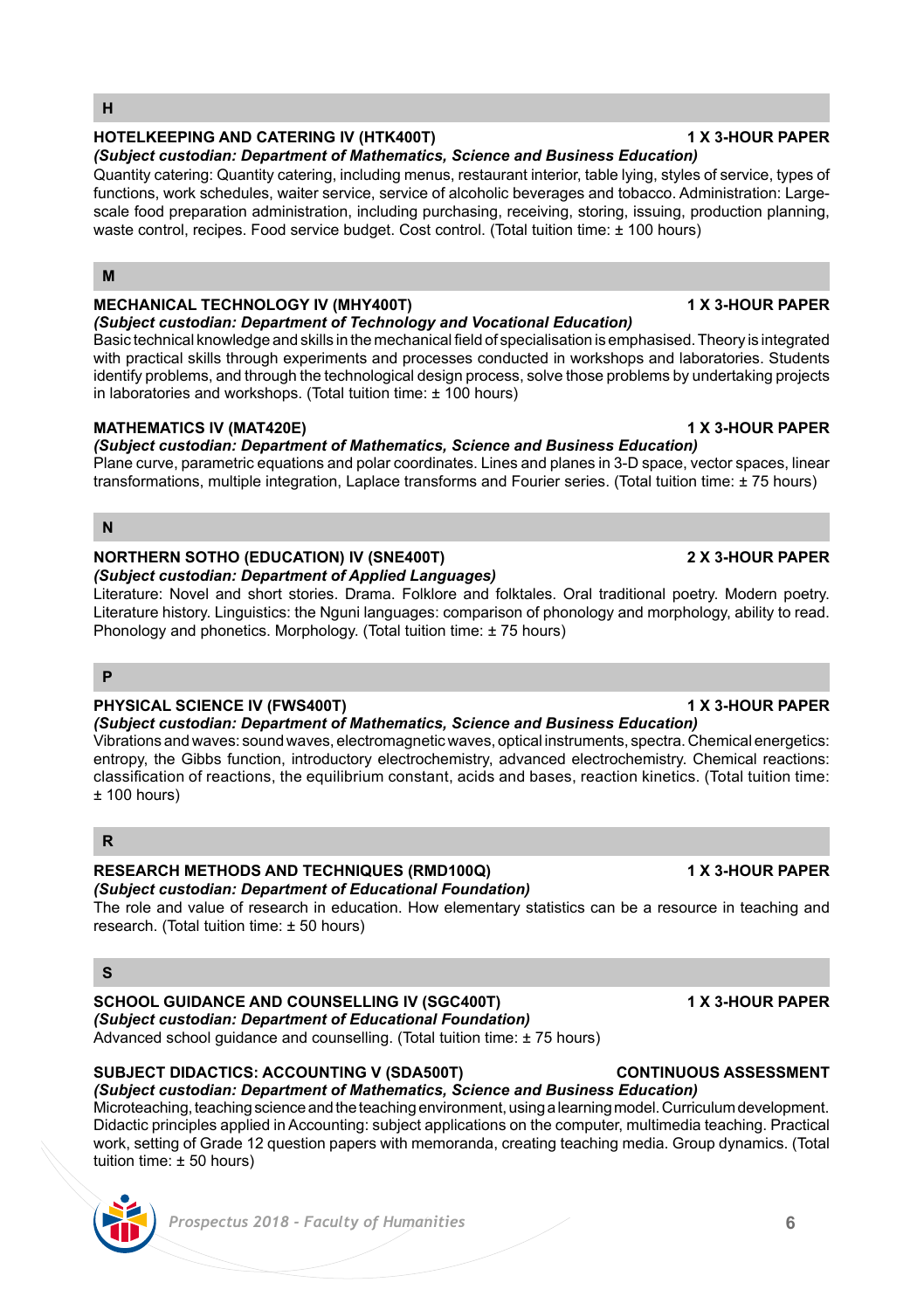#### **SUBJECT DIDACTICS: AFRIKAANS V (SLY500T) CONTINUOUS ASSESSMENT** *(Subject custodian: Department of Applied Languages)*

Practical application of advanced microteaching principles, design and application of advanced teaching models, meso- to macro-level curriculum development, multimedia teaching, professional development of the Afrikaans language teacher, organisation and administration of an Afrikaans language laboratory. (Total tuition time: ± 50 hours)

## **SUBJECT DIDACTICS: BIOLOGY V (SDB500T CONTINUOUS ASSESSMENT**

*(Subject custodian: Department of Mathematics, Science and Business Education)*  Microteaching, teaching science and the teaching environment, using learning models. Curriculum development. Didactics principles applied in biology. Subject applications on the computer, multi-teaching and practical work of setting Grade 12 question papers in line with the national curriculum. (Total tuition time: ± 50 hours)

#### **SUBJECT DIDACTICS: BUSINESS MANAGEMENT V (SBM500T) CONTINUOUS ASSESSMENT** *(Subject custodian: Department of Mathematics, Science and Business Education)*

Microteaching, teaching science and the teaching environment, using a learning model. Curriculum development. Didactic principles applied in business management. Subject applications on the computer. Practical work, setting of Grade 12 question papers with memoranda, creating teaching media. Group dynamics, multimedia teaching. (Total tuition time: ± 50 hours)

#### **SUBJECT DIDACTICS: COMPUTER SCIENCE V (SCU500T) CONTINUOUS ASSESSMENT** *(Subject custodian: Department of Technology and Vocational Education)*

On completion of this subject, students should know how to use computer-based training in computer science and related subjects, as well as more advanced teaching and learning media, and be able to design and apply advanced teaching models and methodologies. (Total tuition time: ± 50 hours)

#### **SUBJECT DIDACTICS: CONSUMER STUDIES V (SDR500T) CONTINUOUS ASSESSMENT** *(Subject custodian: Department of Technology and Vocational Education)*

On completion of this subject, students should be able to use more advanced teaching and learning media; design and apply advanced teaching models and methodologies; use subject didactic terminology and teaching strategies (OBE); prepare practical work; and set question papers and memoranda for Grades 8 to 12. (Total tuition time: ± 50 hours)

## **SUBJECT DIDACTICS: ECONOMICS V (SEC500T) CONTINUOUS ASSESSMENT**

*(Subject custodian: Department of Mathematics, Science and Business Education)*  Microteaching, teaching science and the teaching environment, using a learning model. Curriculum development. Didactic principles applied in Economics. Subject applications on the computer, multimedia teaching. Practical work, setting of Grade 12 question papers with memoranda, creating teaching media. Group dynamics. (Total tuition time: ± 50 hours)

### **SUBJECT DIDACTICS: ENGINEERING GRAPHICS AND CONTINUOUS ASSESSMENT DESIGN V (SEG500T)**

## *(Subject custodian: Department of Technology and Vocational Education)*

Microteaching, teaching science and the teaching environment, using a learning model. Curriculum development. Didactic principles applied in technical subjects. Subject applications on the computer, multimedia teaching. Practical work, setting of Grade 12 question papers with memoranda, creating teaching media. Marking of projects and practical work. Group dynamics. (Total tuition time: ± 50 hours)

## **SUBJECT DIDACTICS: ENGLISH V (SLX500T) CONTINUOUS ASSESSMENT**

*(Subject custodian: Department of Applied Languages)*

Practical application of advanced microteaching principles, design and application of advanced teaching models, meso- to macro-level curriculum development, multimedia teaching, professional development of the English language teacher, organisation and administration of an English language laboratory. (Total tuition  $time: \pm 50$  hours)

# **SUBJECT DIDACTICS: GENERAL SCIENCE V (SDG500T) CONTINUOUS ASSESSMENT**

*(Subject custodian: Department of Mathematics, Science and Business Education)*  Planning in the short and medium term, subject policy, role of HED, subject meetings, professional development of the science teacher, assessment of Grade 12 work, microteaching and related subject didactics theories. (Total tuition time: ± 50 hours)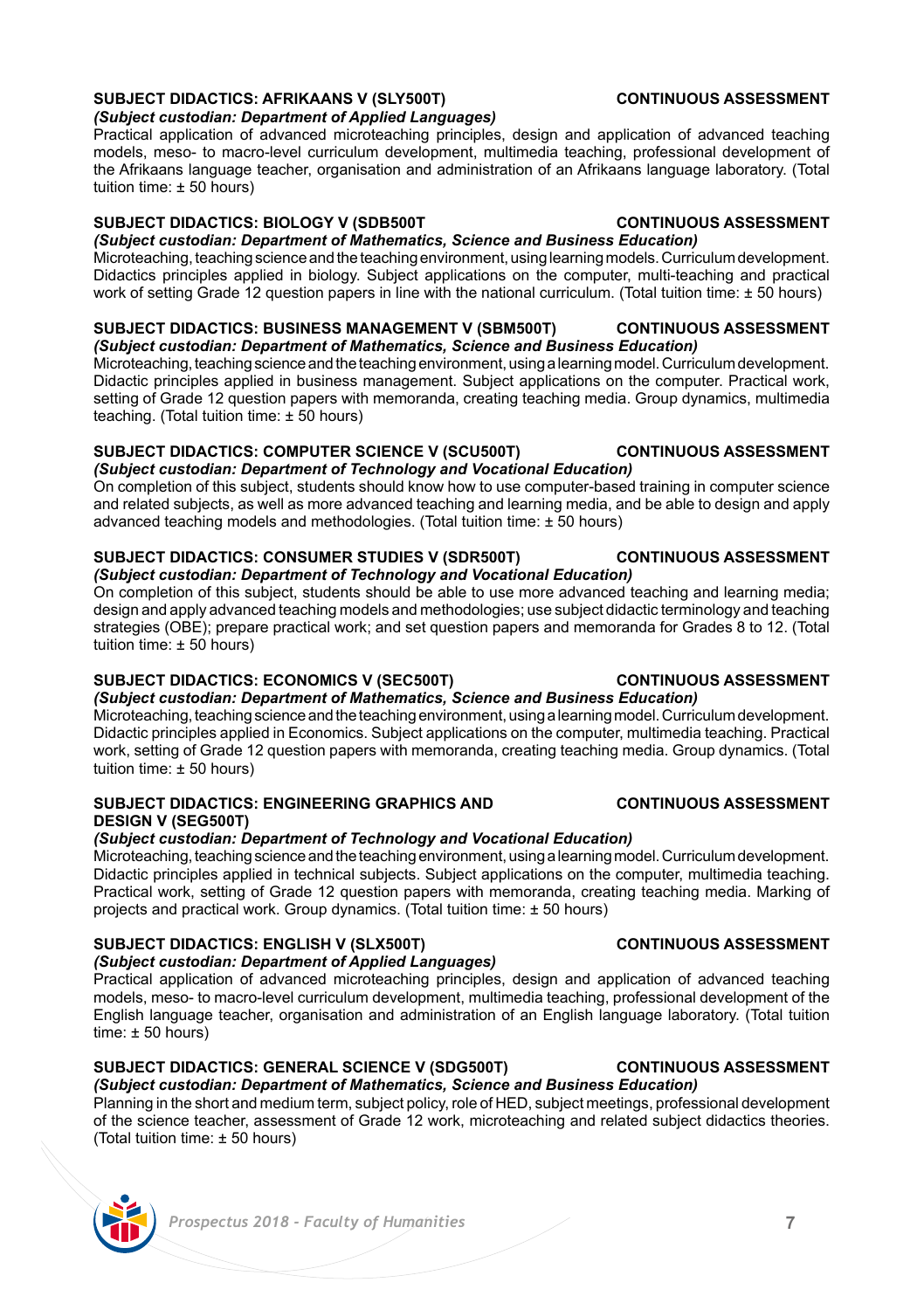# **SUBJECT DIDACTICS: MATHEMATICS V (SMA500T) CONTINUOUS ASSESSMENT**

*(Subject custodian: Department of Mathematics, Science and Business Education)*  Microteaching, teaching science and environmental topics using learning models. Curriculum development and didactic principles applied in the subject Mathematics. Practical work at GET schools, projects related to GET schools. (Total tuition time: ± 50 hours)

### **SUBJECT DIDACTICS: NORTHERN SOTHO V (SLZ500T) CONTINUOUS ASSESSMENT** *(Subject custodian: Department of Applied Languages)*

Practical application of advanced microteaching principles, designing and applying advanced teaching models, meso- to macro-level curriculum development, multimedia teaching, professional development of the Northern Sotho language teacher, organisation and administration of a Northern Sotho language laboratory. (Total tuition time: ± 50 hours)

#### **SUBJECT DIDACTICS: PHYSICAL SCIENCE V (SPS500T) CONTINUOUS ASSESSMENT** *(Subject custodian: Department of Mathematics, Science and Business Education)*

Microteaching, teaching science and the teaching environment, using a learning model. Curriculum development. Didactic principles applied in Physical Science. Subject applications on the computer, multimedia teaching. Practical work, setting of Grade 12 question papers with memoranda, creating teaching media. Group dynamics. (Total tuition time: ± 50 hours)

## **SUBJECT DIDACTICS: SCHOOL GUIDANCE AND CONTINUOUS ASSESSMENT COUNSELLING V (SDU500T)**

# *(Subject custodian: Department of Educational Foundation)*

Microteaching, teaching science and the teaching environment, using a learning model. Curriculum development. Didactic principles applied in Mathematics. Subject applications on the computer, multimedia teaching. Practical work. Group dynamics. (Total tuition time: ± 50 hours)

## **SUBJECT DIDACTICS: SKILLS SUBJECTS V (SSS500T) CONTINUOUS ASSESSMENT**

#### *(Subject custodian: Department of Educational Foundation)* Microteaching, teaching science and the teaching environment, using a learning model. Curriculum development. Didactic principles applied in Mathematics. Subject applications on the computer, multimedia teaching. Practical work, setting of Grade 12 question papers with memoranda, creating teaching media. Group dynamics. (Total tuition time: ± 50 hours)

## **SUBJECT DIDACTICS: TECHNICAL V (SUT500T) CONTINUOUS ASSESSMENT**

## *(Subject custodian: Department of Technology and Vocational Education)*

Microteaching, teaching science and the teaching environment, using a learning model. Curriculum development. Didactic principles applied in technical subjects. Subject applications on the computer, multimedia teaching. Practical work, setting of Grade 12 question papers with memoranda, creating teaching media. Marking of projects and practical work. Group dynamics. (Total tuition time: ± 50 hours)

## **SUBJECT DIDACTICS: TECHNOLOGY V (SUE500T) CONTINUOUS ASSESSMENT**

*(Subject custodian: Department of Technology and Vocational Education)*  Microteaching, teaching science and the teaching environment, using a learning model. Curriculum development. Didactic principles applied in technical subjects. Subject applications on the computer, multimedia teaching. Practical work, setting of Grade 12 question papers with memoranda, creating teaching media. Marking of projects and practical work. Group dynamics. (Total tuition time: ± 50 hours)

## **SUBJECT DIDACTICS: TSWANA V (SLW500T) CONTINUOUS ASSESSMENT**

## *(Subject custodian: Department of Applied Languages)*

Practical application of advanced microteaching principles, design and application of advanced teaching models, meso- to macro-level curriculum development, multimedia teaching, professional development of the Tswana language teacher, organisation and administration of a Tswana language laboratory. (Total tuition time:  $± 50$  hours)

### **T**

## **TECHNOLOGICAL DESIGN IV (TCD400T) 1 X 3-HOUR PAPER**

## *(Subject custodian: Department of Technology and Vocational Education)*

The advanced application of design practice, drawing practice and computer-aided drawing in a technological environment. Multimedia applications, using the computer as a communication tool. (Total tuition time: ± 75 hours)